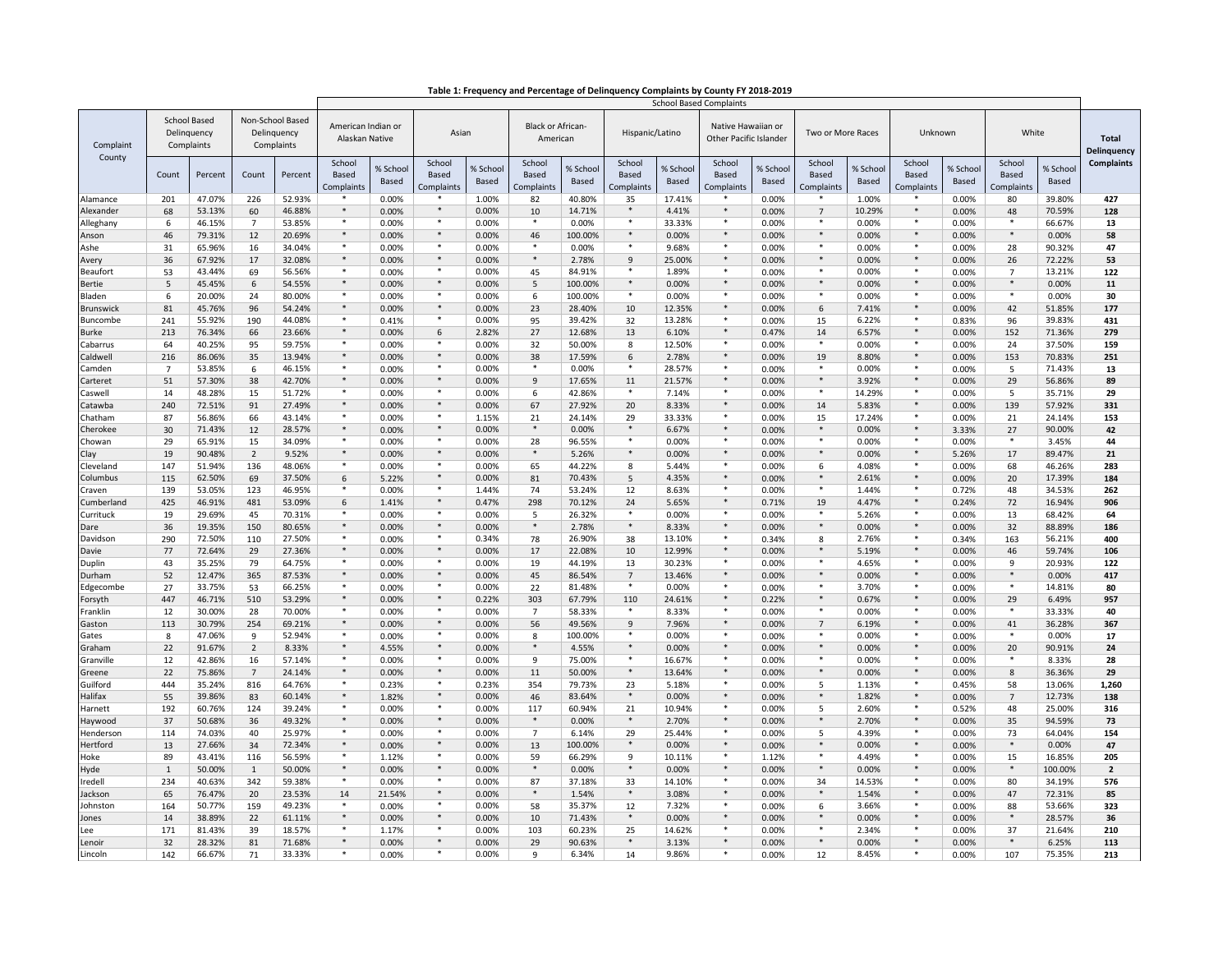| Table 1: Frequency and Percentage of Delinquency Complaints by County FY 2018-2019 |
|------------------------------------------------------------------------------------|
|------------------------------------------------------------------------------------|

|                     |                                                  |         |                |         | <b>School Based Complaints</b>                |                   |                                      |                   |                               |                   |                                      |                   |                               |                   |                                                     |                   |                               |                   |                               |                   |                   |  |                      |
|---------------------|--------------------------------------------------|---------|----------------|---------|-----------------------------------------------|-------------------|--------------------------------------|-------------------|-------------------------------|-------------------|--------------------------------------|-------------------|-------------------------------|-------------------|-----------------------------------------------------|-------------------|-------------------------------|-------------------|-------------------------------|-------------------|-------------------|--|----------------------|
| Complaint<br>County | <b>School Based</b><br>Delinquency<br>Complaints |         |                |         | Non-School Based<br>Delinquency<br>Complaints |                   | American Indian or<br>Alaskan Native |                   | Asian                         |                   | <b>Black or African-</b><br>American |                   | Hispanic/Latino               |                   | Native Hawaiian or<br><b>Other Pacific Islander</b> |                   | Two or More Races             |                   | Unknown                       |                   | White             |  | Total<br>Delinquency |
|                     | Count                                            | Percent | Count          | Percent | School<br>Based<br>Complaints                 | % School<br>Based | School<br>Based<br>Complaints        | % School<br>Based | School<br>Based<br>Complaints | % School<br>Based | School<br><b>Based</b><br>Complaints | % School<br>Based | School<br>Based<br>Complaints | % School<br>Based | School<br>Based<br>Complaints                       | % School<br>Based | School<br>Based<br>Complaints | % School<br>Based | School<br>Based<br>Complaint: | % School<br>Based | <b>Complaints</b> |  |                      |
| Macon               | 43                                               | 63.24%  | 25             | 36.76%  | $\ast$                                        | 0.00%             | $\ast$                               | 0.00%             | $\ast$                        | 0.00%             | $7^{\circ}$                          | 16.28%            | $\ast$                        | 0.00%             | $\ast$                                              | 0.00%             | $\ast$                        | 0.00%             | 36                            | 83.72%            | 68                |  |                      |
| Madison             | 18                                               | 94.74%  | $\mathbf{1}$   | 5.26%   | $\ast$                                        | 0.00%             | $\ast$                               | 0.00%             | *                             | 0.00%             | $*$                                  | 5.56%             | $\ast$                        | 0.00%             | $*$                                                 | 0.00%             | *                             | 0.00%             | 17                            | 94.44%            | 19                |  |                      |
| Martin              | 103                                              | 69.13%  | 46             | 30.87%  | $\ast$                                        | 0.00%             | $\ast$                               | 0.00%             | 82                            | 79.61%            | $\ast$                               | 2.91%             | $\ast$                        | 0.00%             | $\ast$                                              | 0.00%             | $\ast$                        | 0.00%             | 18                            | 17.48%            | 149               |  |                      |
| McDowell            | 63                                               | 76.83%  | 19             | 23.17%  | $\ast$                                        | 0.00%             | $\ast$                               | 3.17%             | $\star$                       | 4.76%             | $\ast$                               | 1.59%             | $\ast$                        | 0.00%             | $\overline{7}$                                      | 11.11%            | $\ast$                        | 0.00%             | 50                            | 79.37%            | 82                |  |                      |
| Mecklenburg         | 323                                              | 16.05%  | 1689           | 83.95%  | $\ast$                                        | 0.62%             | $\ast$                               | 0.93%             | 259                           | 80.19%            | 42                                   | 13.00%            | $\ast$                        | 0.00%             | $\ast$                                              | 0.31%             | $\ast$                        | 0.00%             | 16                            | 4.95%             | 2012              |  |                      |
| Mitchell            | 30                                               | 75.00%  | 10             | 25.00%  | $\ast$                                        | 0.00%             | $*$                                  | 0.00%             | *                             | 0.00%             | $*$                                  | 10.00%            | $\ast$                        | 0.00%             | $*$                                                 | 0.00%             | $\ast$                        | 0.00%             | 27                            | 90.00%            | 40                |  |                      |
| Montgomery          | 12                                               | 85.71%  | $\overline{2}$ | 14.29%  | $\ast$                                        | 0.00%             | $\ast$                               | 0.00%             | $\overline{7}$                | 58.33%            | $\ast$                               | 33.33%            | $\ast$                        | 0.00%             | $\ast$                                              | 0.00%             | $\ast$                        | 0.00%             | $\ast$                        | 8.33%             | 14                |  |                      |
| Moore               | 84                                               | 51.22%  | 80             | 48.78%  | $\ast$                                        | 0.00%             | $\ast$                               | 0.00%             | 50                            | 59.52%            | $\ast$                               | 3.57%             | $\ast$                        | 0.00%             | $\ast$                                              | 0.00%             | $\ast$                        | 0.00%             | 31                            | 36.90%            | 164               |  |                      |
| Nash                | 20                                               | 15.38%  | 110            | 84.62%  | $\ast$                                        | 0.00%             | $\ast$                               | 0.00%             | 18                            | 90.00%            | $\ast$                               | 5.00%             | $\ast$                        | 0.00%             | $\ast$                                              | 0.00%             | $\ast$                        | 0.00%             | $\ast$                        | 5.00%             | 130               |  |                      |
| New Hanover         | 133                                              | 43.75%  | 171            | 56.25%  | $\ast$                                        | 0.00%             | $\ast$                               | 0.00%             | 101                           | 75.94%            | 18                                   | 13.53%            | $\ast$                        | 0.00%             | $\ast$                                              | 3.01%             | $\ast$                        | 0.00%             | 10                            | 7.52%             | 304               |  |                      |
| Northampton         | 13                                               | 44.83%  | 16             | 55.17%  | $\ast$                                        | 0.00%             | $\ast$                               | 0.00%             | 13                            | 100.00%           | $\ast$                               | 0.00%             | $\ast$                        | 0.00%             | $\ast$                                              | 0.00%             | $\ast$                        | 0.00%             | $\ast$                        | 0.00%             | 29                |  |                      |
| Onslow              | 155                                              | 43.79%  | 199            | 56.21%  | $\ast$                                        | 0.65%             | $*$                                  | 0.00%             | 62                            | 40.00%            | 24                                   | 15.48%            | $\ast$                        | 0.65%             | 8                                                   | 5.16%             | $\ast$                        | 0.00%             | 59                            | 38.06%            | 354               |  |                      |
| Orange              | 66                                               | 40.24%  | 98             | 59.76%  | $\ast$                                        | 0.00%             | $*$                                  | 1.52%             | 34                            | 51.52%            | $\overline{7}$                       | 10.61%            | $\ast$                        | 0.00%             | $\ast$                                              | 0.00%             | $\ast$                        | 0.00%             | 24                            | 36.36%            | 164               |  |                      |
| Pamlico             | 6                                                | 54.55%  | 5              | 45.45%  | $\ast$                                        | 0.00%             | $\ast$                               | 0.00%             | $\ast$                        | 33.33%            | $\ast$                               | 0.00%             | $\ast$                        | 0.00%             | $\ast$                                              | 66.67%            | $\ast$                        | 0.00%             | $\ast$                        | 0.00%             | 11                |  |                      |
| Pasquotank          | 104                                              | 67.53%  | 50             | 32.47%  | $\ast$                                        | 0.00%             | $\ast$                               | 0.00%             | 73                            | 70.19%            | $\ast$                               | 0.00%             | $\ast$                        | 0.00%             | $\ast$                                              | 1.92%             | $\ast$                        | 0.00%             | 29                            | 27.88%            | 154               |  |                      |
| Pender              | 55                                               | 42.31%  | 75             | 57.69%  | $\ast$                                        | 0.00%             | $\ast$                               | 0.00%             | 28                            | 50.91%            | $\ast$                               | 5.45%             | $\ast$                        | 0.00%             | $\ast$                                              | 0.00%             | $\ast$                        | 0.00%             | 24                            | 43.64%            | 130               |  |                      |
| Perguimans          | 14                                               | 36.84%  | 24             | 63.16%  | $\ast$                                        | 0.00%             | $\ast$                               | 0.00%             | $\ast$                        | 28.57%            | $*$                                  | 0.00%             | $\ast$                        | 0.00%             | $*$                                                 | 14.29%            | $\ast$                        | 0.00%             | 8                             | 57.14%            | 38                |  |                      |
| Person              | 30                                               | 44.12%  | 38             | 55.88%  | $\ast$                                        | 0.00%             | $*$                                  | 0.00%             | 12                            | 40.00%            | $*$                                  | 0.00%             | $\ast$                        | 0.00%             | $*$                                                 | 0.00%             | $\ast$                        | 0.00%             | 18                            | 60.00%            | 68                |  |                      |
| Pitt                | 183                                              | 39.44%  | 281            | 60.56%  | $\ast$                                        | 0.00%             | $\ast$                               | 0.00%             | 144                           | 78.69%            | 9                                    | 4.92%             | $\ast$                        | 0.00%             | $\ast$                                              | 1.64%             | $\ast$                        | 0.00%             | 27                            | 14.75%            | 464               |  |                      |
| Polk                | 20                                               | 55.56%  | 16             | 44.44%  | $\ast$                                        | 0.00%             | $\ast$                               | 0.00%             | $\ast$                        | 0.00%             | $\ast$                               | 10.00%            | $\ast$                        | 0.00%             | $\ast$                                              | 5.00%             | $\ast$                        | 0.00%             | 17                            | 85.00%            | 36                |  |                      |
| Randolph            | 170                                              | 62.50%  | 102            | 37.50%  | $\ast$                                        | 0.00%             | $\ast$                               | 0.59%             | 34                            | 20.00%            | 33                                   | 19.41%            | $\ast$                        | 0.00%             | 11                                                  | 6.47%             | $\ast$                        | 0.59%             | 90                            | 52.94%            | 272               |  |                      |
| Richmond            | 130                                              | 67.71%  | 62             | 32.29%  | $\ast$                                        | 1.54%             | $\ast$                               | 1.54%             | 82                            | 63.08%            | $\ast$                               | 0.77%             | $\ast$                        | 0.00%             | - 5                                                 | 3.85%             | $\ast$                        | 0.00%             | 38                            | 29.23%            | 192               |  |                      |
| Robeson             | 230                                              | 56.65%  | 176            | 43.35%  | 73                                            | 31.74%            | $\ast$                               | 0.00%             | 110                           | 47.83%            | 13                                   | 5.65%             | $\ast$                        | 0.00%             | 10                                                  | 4.35%             | 5                             | 2.17%             | 19                            | 8.26%             | 406               |  |                      |
| Rockingham          | 106                                              | 58.89%  | 74             | 41.11%  | $\ast$                                        | 0.00%             | $*$                                  | 0.00%             | 47                            | 44.34%            | 17                                   | 16.04%            | $\ast$                        | 0.00%             | $*$                                                 | 2.83%             | $*$                           | 0.00%             | 39                            | 36.79%            | 180               |  |                      |
| Rowan               | 71                                               | 27.10%  | 191            | 72.90%  | $\ast$                                        | 0.00%             | $\ast$                               | 2.82%             | 25                            | 35.21%            | 8                                    | 11.27%            | $\ast$                        | 0.00%             | $*$                                                 | 2.82%             | $*$                           | 0.00%             | 34                            | 47.89%            | 262               |  |                      |
| Rutherford          | 71                                               | 50.00%  | 71             | 50.00%  | $\ast$                                        | 0.00%             | $*$                                  | 0.00%             | 13                            | 18.31%            | $*$                                  | 2.82%             | $\ast$                        | 0.00%             | $*$                                                 | 0.00%             | $\ast$                        | 0.00%             | 56                            | 78.87%            | 142               |  |                      |
| Sampson             | 72                                               | 54.96%  | 59             | 45.04%  | $\ast$                                        | 0.00%             | $\ast$                               | 0.00%             | 37                            | 51.39%            | 12                                   | 16.67%            | $\ast$                        | 0.00%             | $\ast$                                              | 4.17%             | $\ast$                        | 0.00%             | 20                            | 27.78%            | 131               |  |                      |
| Scotland            | 62                                               | 52.54%  | 56             | 47.46%  | 17                                            | 27.42%            | $\ast$                               | 0.00%             | 36                            | 58.06%            | $\ast$                               | 0.00%             | $\ast$                        | 0.00%             | $\ast$                                              | 0.00%             | $\ast$                        | 1.61%             | 8                             | 12.90%            | 118               |  |                      |
| Stanly              | 26                                               | 50.00%  | 26             | 50.00%  | $\ast$                                        | 0.00%             | $\ast$                               | 0.00%             | 9                             | 34.62%            | $\ast$                               | 0.00%             | $\ast$                        | 0.00%             | $\ast$                                              | 0.00%             | $\ast$                        | 0.00%             | 17                            | 65.38%            | 52                |  |                      |
| Stokes              | 54                                               | 73.97%  | 19             | 26.03%  | $\ast$                                        | 0.00%             | $*$                                  | 0.00%             | $\ast$                        | 3.70%             | $\overline{7}$                       | 12.96%            | $\ast$                        | 0.00%             | $*$                                                 | 1.85%             | $\ast$                        | 0.00%             | 44                            | 81.48%            | 73                |  |                      |
| Surry               | 84                                               | 57.93%  | 61             | 42.07%  | $\ast$                                        | 0.00%             | $*$                                  | 0.00%             | 11                            | 13.10%            | $\overline{7}$                       | 8.33%             | $\ast$                        | 0.00%             | 8                                                   | 9.52%             | $*$                           | 0.00%             | 58                            | 69.05%            | 145               |  |                      |
| Swain               | 17                                               | 62.96%  | 10             | 37.04%  | $\ast$                                        | 17.65%            | $*$                                  | 0.00%             | $\ast$                        | 0.00%             | $*$                                  | 0.00%             | $\ast$                        | 0.00%             | $*$                                                 | 0.00%             | $*$                           | 0.00%             | 14                            | 82.35%            | 27                |  |                      |
| Transylvania        | 13                                               | 48.15%  | 14             | 51.85%  | $\ast$                                        | 0.00%             | $\ast$                               | 0.00%             | 5                             | 38.46%            | $\ast$                               | 0.00%             | $\ast$                        | 0.00%             | $\ast$                                              | 0.00%             | $\ast$                        | 0.00%             | 8                             | 61.54%            | 27                |  |                      |
| Tyrrell             | $\overline{\mathbf{3}}$                          | 50.00%  | 3              | 50.00%  | $\ast$                                        | 0.00%             | $\ast$                               | 0.00%             | $\ast$                        | 66.67%            | $\ast$                               | 0.00%             | $\ast$                        | 0.00%             | $\ast$                                              | 0.00%             | $\ast$                        | 0.00%             | $\ast$                        | 33.33%            | 6                 |  |                      |
| Union               | 383                                              | 60.70%  | 248            | 39.30%  | $\ast$                                        | 0.00%             | $\ast$                               | 0.00%             | 145                           | 37.86%            | 68                                   | 17.75%            | $\ast$                        | 0.00%             | 23                                                  | 6.01%             | $\ast$                        | 0.00%             | 147                           | 38.38%            | 631               |  |                      |
| Vance               | 31                                               | 20.53%  | 120            | 79.47%  | $\ast$                                        | 0.00%             | $\ast$                               | 0.00%             | 29                            | 93.55%            | $\ast$                               | 6.45%             | $\ast$                        | 0.00%             | $\ast$                                              | 0.00%             | $\ast$                        | 0.00%             | $\ast$                        | 0.00%             | 151               |  |                      |
| Wake                | 315                                              | 28.85%  | 777            | 71.15%  | $\ast$                                        | 0.00%             | $\ast$                               | 0.32%             | 230                           | 73.02%            | 29                                   | 9.21%             | $\ast$                        | 0.00%             | $\ast$                                              | 0.95%             | $*$                           | 0.00%             | 52                            | 16.51%            | 1092              |  |                      |
| Warren              | 27                                               | 62.79%  | 16             | 37.21%  | $*$                                           | 3.70%             | $\ast$                               | 0.00%             | 24                            | 88.89%            | *                                    | 3.70%             | $\ast$                        | 0.00%             | $\ast$                                              | 0.00%             | *                             | 0.00%             | $\ast$                        | 3.70%             | 43                |  |                      |
| Washington          | 6                                                | 25.00%  | 18             | 75.00%  | $\ast$                                        | 0.00%             | $*$                                  | 0.00%             | 6                             | 100.00%           | $*$                                  | 0.00%             | $\ast$                        | 0.00%             | $*$                                                 | 0.00%             | $*$                           | 0.00%             | $\ast$                        | 0.00%             | 24                |  |                      |
| Watauga             | 26                                               | 74.29%  | 9              | 25.71%  | $\ast$                                        | 0.00%             | $\ast$                               | 0.00%             | $\ast$                        | 3.85%             | 6                                    | 23.08%            | $\ast$                        | 0.00%             | $\ast$                                              | 7.69%             | $\ast$                        | 0.00%             | 17                            | 65.38%            | 35                |  |                      |
| Wayne               | 45                                               | 31.25%  | 99             | 68.75%  | $\ast$                                        | 0.00%             | $\ast$                               | 0.00%             | 26                            | 57.78%            | 5                                    | 11.11%            | $\ast$                        | 0.00%             | $\ast$                                              | 0.00%             | $\ast$                        | 0.00%             | 14                            | 31.11%            | 144               |  |                      |
| Wilkes              | 178                                              | 65.20%  | 95             | 34.80%  | $\ast$                                        | 0.56%             | $\ast$                               | 0.00%             | 33                            | 18.54%            | 12                                   | 6.74%             | $\ast$                        | 0.00%             | 12                                                  | 6.74%             | $\ast$                        | 0.56%             | 119                           | 66.85%            | 273               |  |                      |
| Wilson              | 53                                               | 31.18%  | 117            | 68.82%  | $\ast$                                        | 0.00%             | $\ast$                               | 0.00%             | 46                            | 86.79%            | $*$                                  | 1.89%             | $\ast$                        | 0.00%             | $\ast$                                              | 0.00%             | $\ast$                        | 0.00%             | 6                             | 11.32%            | 170               |  |                      |
| Yadkin              | 37                                               | 31.09%  | 82             | 68.91%  | $\ast$                                        | 0.00%             | $\ast$                               | 0.00%             | $\ast$                        | 8.11%             | $\ast$                               | 5.41%             | $\ast$                        | 0.00%             | $*$                                                 | 0.00%             | *                             | 0.00%             | 32                            | 86.49%            | 119               |  |                      |
| Yancey              | $\overline{9}$                                   | 100.00% | $\Omega$       | 0.00%   | $\ast$                                        | 0.00%             | $*$                                  | 0.00%             | $*$                           | 0.00%             | $*$                                  | 11.11%            | $\ast$                        | 0.00%             | $*$                                                 | 0.00%             | $*$                           | 0.00%             | $\mathbf{8}$                  | 88.89%            | 9                 |  |                      |
| <b>STATE TOTALS</b> | 9,211                                            | 45.41%  | 11,074         | 54.59%  | 133                                           | 1.44%             | 28                                   | 0.30%             | 4,383                         | 47.58%            | 957                                  | 10.39%            | 8                             | 0.09%             | 345                                                 | 1.00%             | 18                            | 0.20%             | 3,339                         | 36.25%            | 20,285            |  |                      |